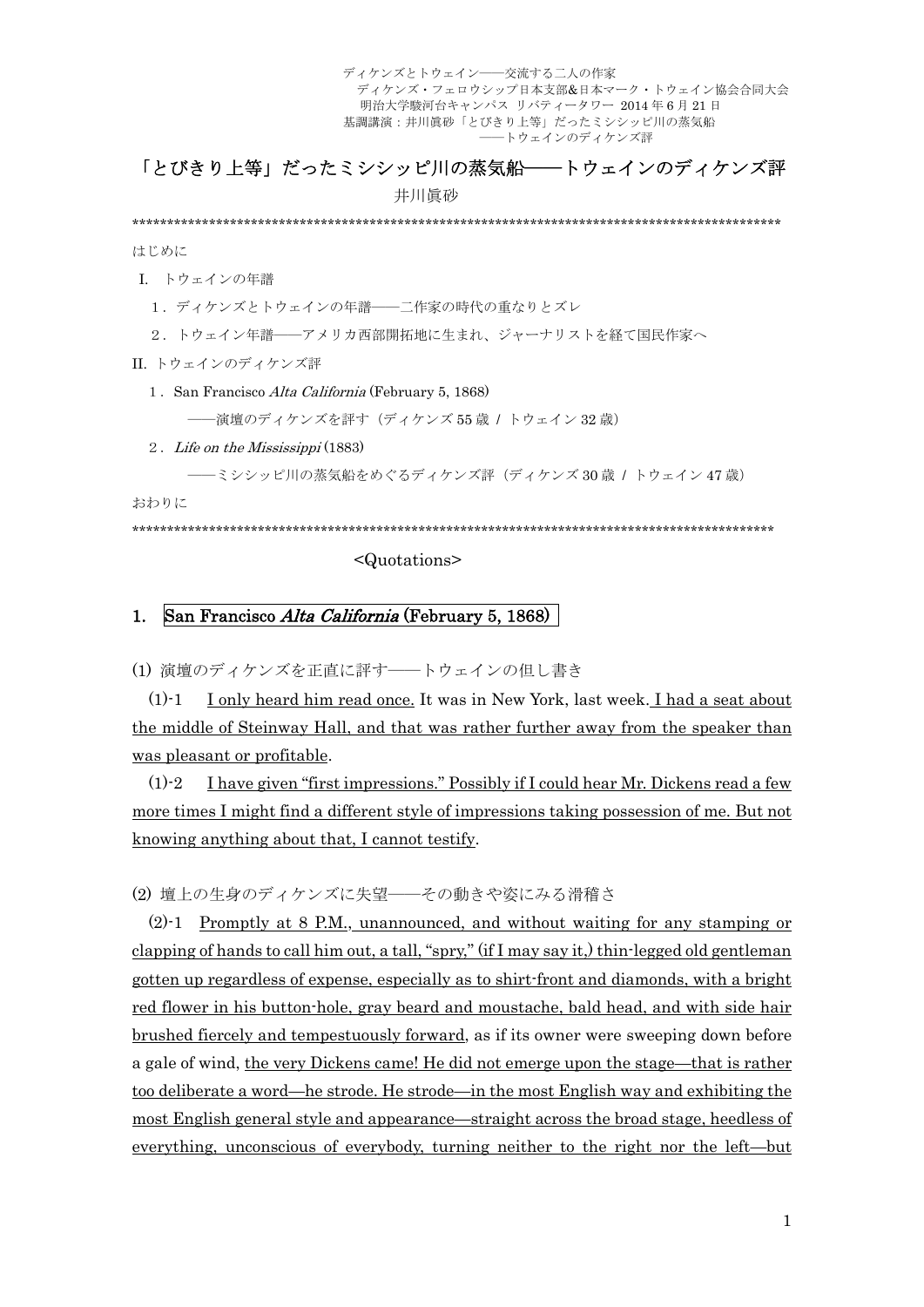striding eagerly straight ahead.

(2)-2 That fashion he has of brushing his hair and goatee so resolutely forward gives him a comical Scotch-terrier look about the face, which is rather heightened than otherwise by his portentous dignity and gravity.

### (3) ディケンズの朗読の拙さに失望――「私はとてもがっかりした」

(3)-1 He read David Copperfield. He is a bad reader, in one sense—because he does not enunciate his words sharply and distinctly—he does not cut the syllables cleanly, and therefore many and many of them fell dead before they reached our part of the house. [I say "our" because I am proud to observe that there was a beautiful young lady with me a highly respectable young white woman.] I was a good deal disappointed in Mr. Dickens' reading—I will go further and say, a great deal disappointed. The Herald and Tribune critics must have been carried away by their imaginations when they wrote their extravagant praises of it.

(3)-2 Mr. Dickens' reading is rather monotonous, as a general thing; his voice is husky; his pathos is only the beautiful pathos of his language—there is no heart, no feeling in it—it is glittering frostwork; his rich humor cannot fail to tickle an audience into ecstasies save when he reads to himself. And what a bright, intelligent audience he had! He ought to have made them laugh, or cry, or shout, at his own good will or pleasure—but he did not. They were very much tamer than they should have been.

### (4) 大作家ディケンズへの敬意――生身のディケンズとの落差

(4)-1 But that queer old head took on a sort of beauty, bye and bye, and a fascinating interest, as I thought of the wonderful mechanism within it the complex but exquisitely adjusted machinery that could create men and women, and put the breath of life into them and alter all their ways and actions, elevate them, degrade them, murder them, marry them, conduct them through good and evil through joy and sorrow, on their long march from the cradle to the grave, and never lose its godship over them, never make a mistake! I almost imagined I could see the wheels and pulleys work. This was Dickens— Dickens.

(4)-2 There was no question about that, and yet it was not right easy to realize it. Somehow this puissant god seemed to be only a man, after all. How the great do tumble from their high pedestals, when we see them in common human flesh, and know that they eat pork and cabbage and act like other men.

(4)-3 Mr. Dickens' reading is rather monotonous, as a general thing; his voice is husky; his pathos is only the beautiful pathos of his language—there is no heart, no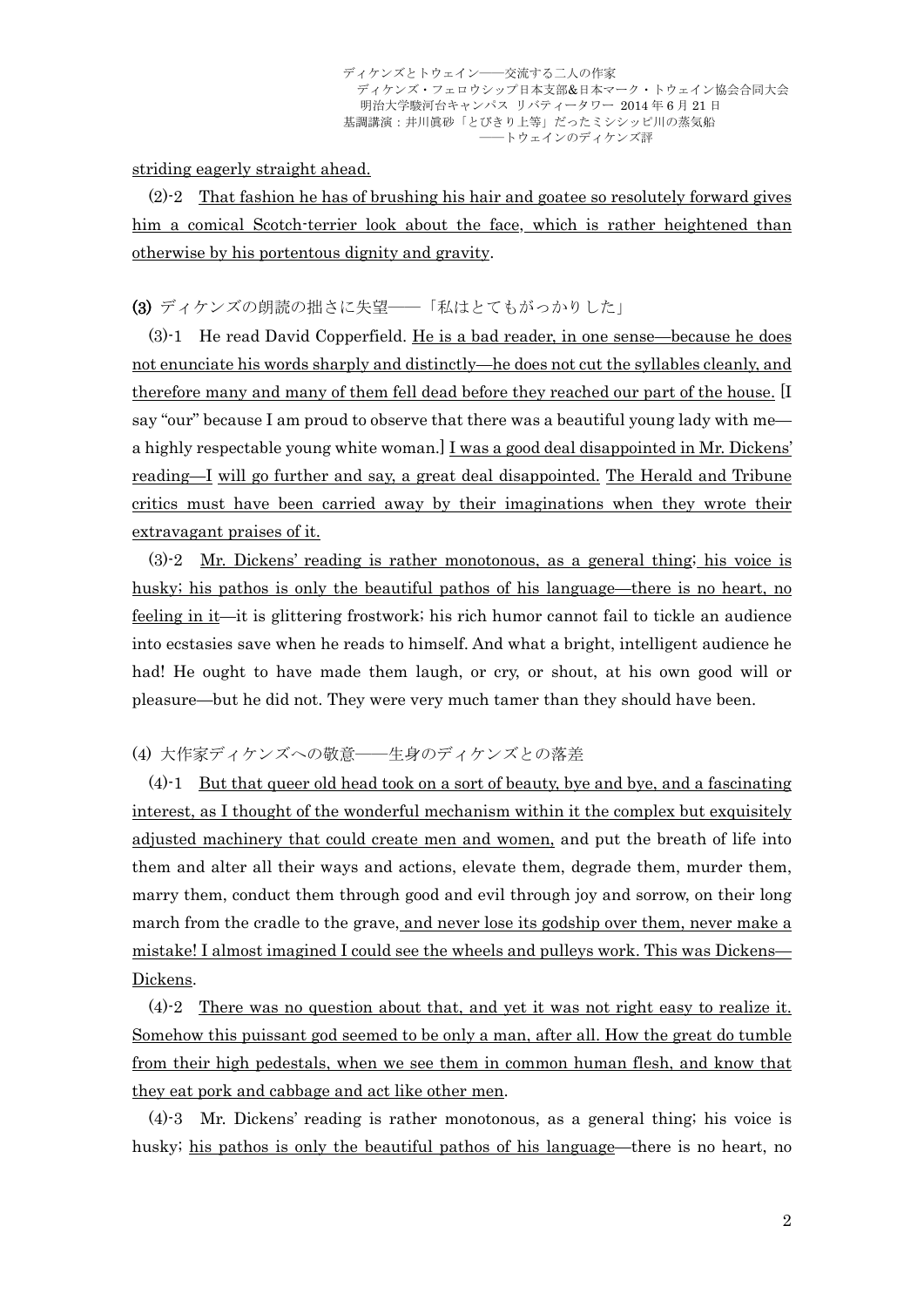feeling in it—it is glittering frostwork; his rich humor cannot fail to tickle an audience into ecstasies save when he reads to himself. And what a bright, intelligent audience he had! He ought to have made them laugh, or cry, or shout, at his own good will or pleasure—but he did not. They were very much tamer than they should have been.

### 2. Life on the Mississippi, ch. 38.

## (1) 表現の仕方の違い――アメリカ東部地域と西部地域

 We took passage in a Cincinnati boat for New Orleans; or on a Cincinnati boat—either is correct; the former is the eastern form of putting it, the latter the western (399).

#### (2) ミシシッピ川の蒸気船――「とびきり上等」だろうか?

 Mr. Dickens declined to agree that the Mississippi steamboats were "magnificent," or that they were "floating palaces,"—terms which had always been applied to them: terms which did not over-express the admiration with which the people viewed them. Mr. Dickens's position was unassailable, possibly; the people's position was certainly unassailable (399).

## (3) 比較対象の差異による判断基準の違い――ディケンズとミシシッピ川流域の人びと

If Mr. Dickens was comparing these boats with the crown jewels; or with the Taj, or with the Matterhorn; or with some other priceless or wonderful thing which he had seen, they were not magnificent—he was right. The people compared them with what they had seen; and thus measured, thus judged, the boats were magnificent—the term was the correct one, it was not at all too strong. The people were as right as was Mr. Dickens. The steamboats were finer than anything on shore. Compared with superior dwellinghouses and first class hotels in the Valley, they were indubitably magnificent, they were "palaces." To a few people living in New Orleans and St. Louis, they were not magnificent, perhaps; not palaces; but to the great majority of those populations, and to the entire populations spread over both banks between Baton Rouge and St. Louis they were palaces; they tallied with the citizen's dream of what magnificence was, and satisfied it (399).

#### <参考>Christopher Gair, "The 'American Dickens': Mark Twain and Charles Dickens."

Of even more significance, at least in terms of Twain's continuing canonical status in the twenty-first century, the *Alta California* report indicates the impact that Dickens's